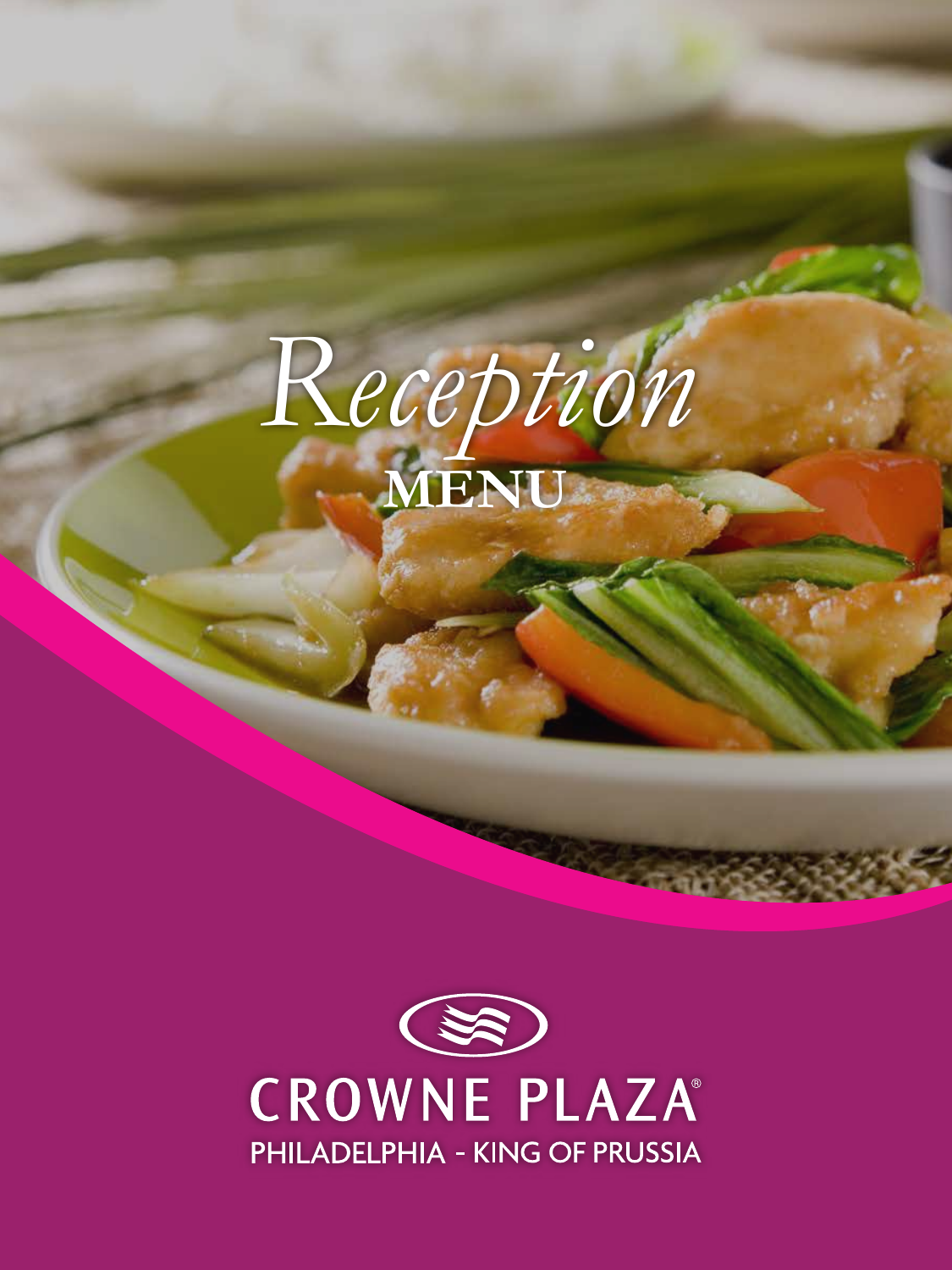# **RECEPTION** *Displays*



# **INTERNATIONAL AND DOMESTIC**

**CHEESE AND BERRY DISPLAY** \$12

Assortment of sliced cheeses served with crackers and breadsticks garnished with a seasonal array of grapes and berries

# **SEASONAL ASSORTMENT OF**

## **GARDEN VEGETABLES** \$10

Served with vegetable dill, sun-dried tomato and smoky ranch dips

## **MARINATED GRILLED VEGETABLE DISPLAY** \$12

Seasonal vegetables including zucchini, yellow squash, eggplant, red and yellow peppers along with Portobello mushrooms are marinated grilled and served in an elaborate display

# **SEASONAL FRESH FRUIT AND BERRY DISPLAY** \$10

Seasonal fresh sliced melons, pineapple, grapes, and berries display

## **MEDITTERANEAN DISPLAY** \$18

- Hummus with pita chips, sliced capicola, prosciutto, pepperoni, genoa salami, mozzarella, provolone, assorted olives, marinated artichokes, grilled eggplant and peppers
- Served with focaccia bread, baguettes and gourmet crackers

# **BRUSCHETTA & HUMMUS STATION** \$10

- Seasonally made fresh bruschetta and three varieties of hummus including sundried tomato, traditional and pesto
- Served with pita chips and croustades

\*Please add 23% taxable service charge and 6% state sales tax to all menu prices\* | \*Prices subject to change\*

Crowne Plaza Philadelphia - King of Prussia • 260 Mall Boulevard, King of Prussia, PA 19406 • 610-265-7500 Reservations Email: Sales@cpvalleyforge.com www.cpvalleyforge.com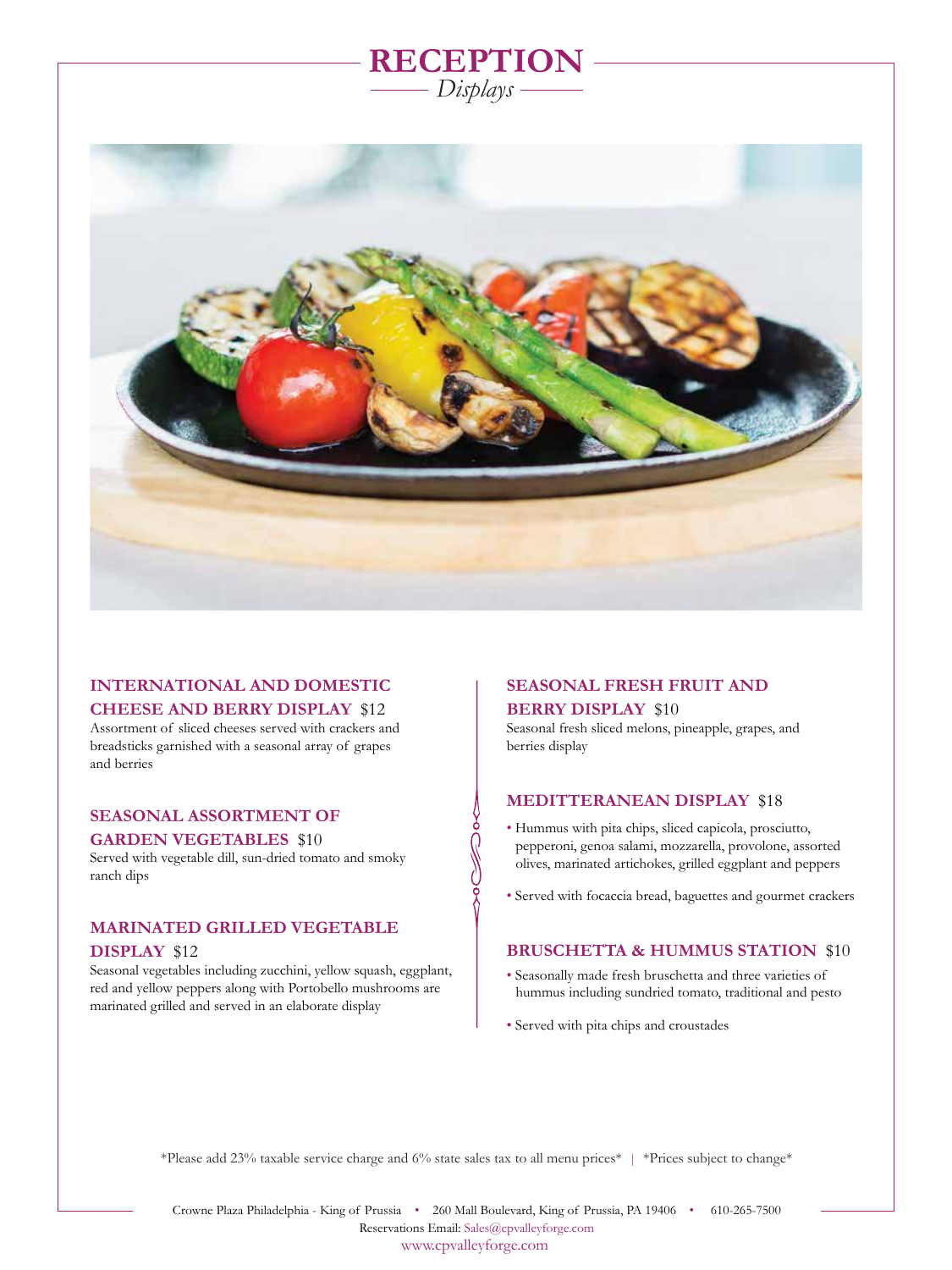

All stations are available for 1 hour. A \$75 attendant fee may apply to some stations

## **PASTA STATION** \$11

Sautéed to order by your attendant. We recommend 35 guests per station and attendant.

## *Select two pastas with two sauces*

PASTAS: Penne, bowtie, tri-color tortellini, fusilli, gemelli or ravioletti

## SAUCES:

Tomato basil, Alfredo, roasted red pepper purée, vodka cream, shiitake tomato ragout, white clam, lemon Parmesan or mushroom carbonara

Ingredients: diced green onion, red peppers, bacon, mushrooms, black olives, sun-dried tomatoes and chicken

Served with garlic breadsticks

## **CROWNE RAW BAR** \$25

Fresh assortment of seafood including jumbo gulf shrimp, crab claws and sushi presented on an ice carving with house-made cocktail sauce

## **STIR FRY STATION** \$16

Sautéed to order by your attendant. We recommend 35 guests per station and attendant.

*Select two items:*

- Chicken, beef, shrimp, diced tofu: Sautéed with soy sauce and mixed Chinese vegetables
- Served with pork or vegetable fried rice and fortune cookies

# **RISOTTO STATION** \$14

Rich creamy risotto prepared-to-order

*Your choice of toppings:* 

- Wild mushrooms, asparagus, roasted seasonal vegetables, sun-dried tomatoes
- Grilled chicken, broccoli and Parmesan cheese

*add shrimp or crab for \$3*

## **TACO TIMEOUT** \$18

Build you own tacos complete with flour and corn tortillas

*Select two:*

- Shrimp, skirt steak, hamburger or chicken
- All seasoned with southwestern seasonings and accompanied with: sour cream, guacamole, pico de gallo, shredded cheddar cheese, lettuce
- Spanish rice and refried beans round out this fun station

# **TOPPING OFF THE MAC & CHEESE** \$12

Build your own featuring: two cheese sauces, bacon, chorizo, cubed chicken, green onions, caramelized onions and seasoned bread crumbs

## **SLIDER BAR** \$18

*Select three:*

Crab cake with old bay mayo, salmon cake with dill aioli, classic beef with mustard and ketchup, Portobello with garlic aioli, buffalo chicken with bleu cheese aioli

## **BIG KID GRILLED CHEESES** \$15

Three artisanal grilled cheeses including: Brie & apple, bacon & Swiss with cranberry chutney and sharp cheddar with sriracha aioli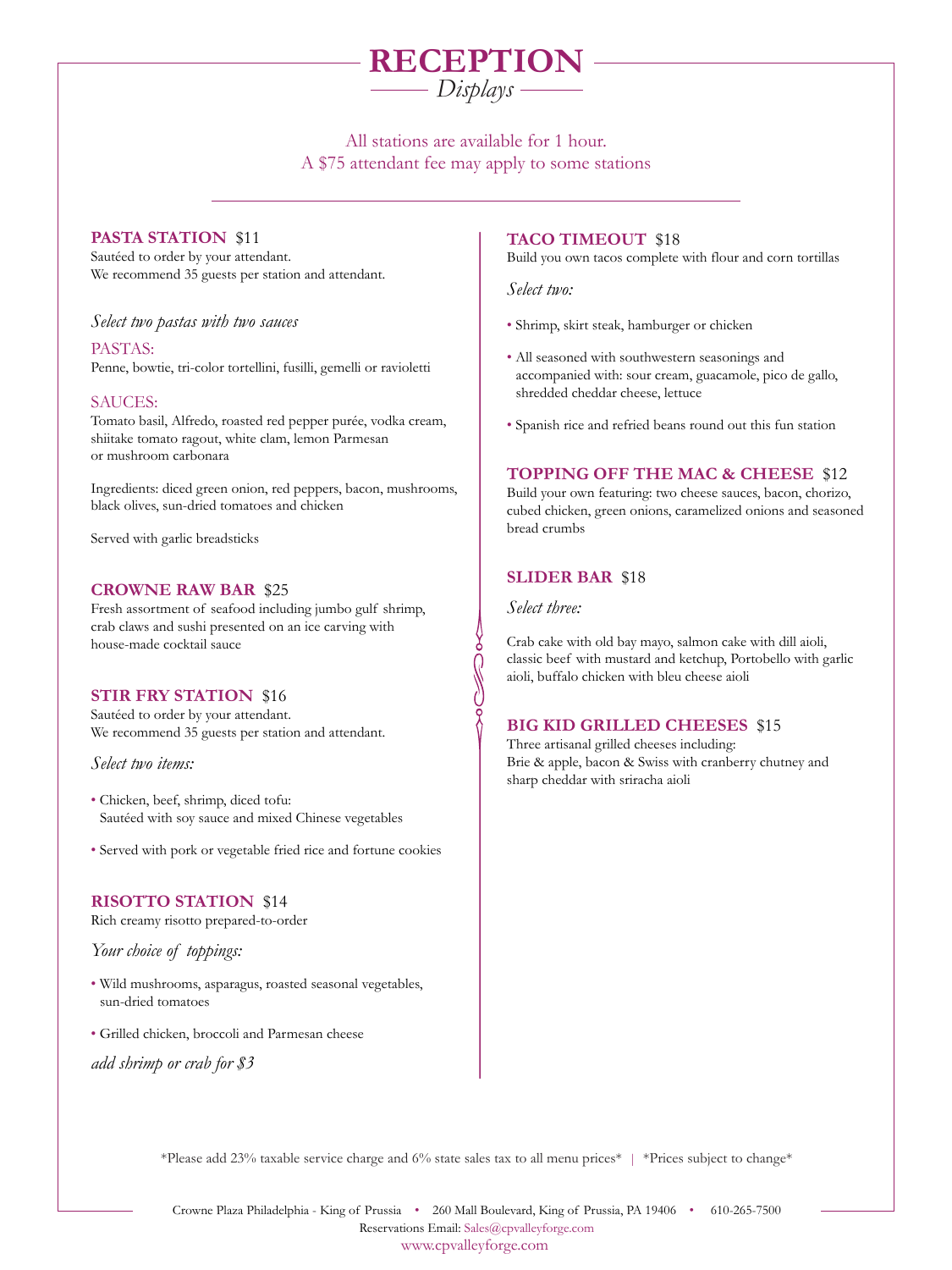

**Carving stations are available to compliment reception packages or as an addition to a dinner buffet. Prices are available for stations not accompanied by a package. All items are served with petite rolls and accompaniments. A \$75 attendant fee will apply per station.**

## **PRIME RIB** \$22

Slow roasted choice beef served with herb au jus and a horseradish cream sauce

#### **TENDERLOIN OF BEEF** \$26

Tender loin of beef rolled in black pepper and thinly sliced served with a wild mushroom and truffle laced demi glaze

## **TURKEY BREAST** \$15

All white meat breast of turkey slow roasted to perfection served with traditional turkey gravy

#### **FRENCH CARVED HAM** \$15

Raspberry glazed whole ham served with a ginger pineapple salsa

## **STUFFED LOIN OF PORK** \$16

Pork loin stuffed with dried royal apricots and herb stuffing oven roasted and served with an apple cider jus

## **ALDER PLANK SALMON** \$16

Served with citrus honey glaze





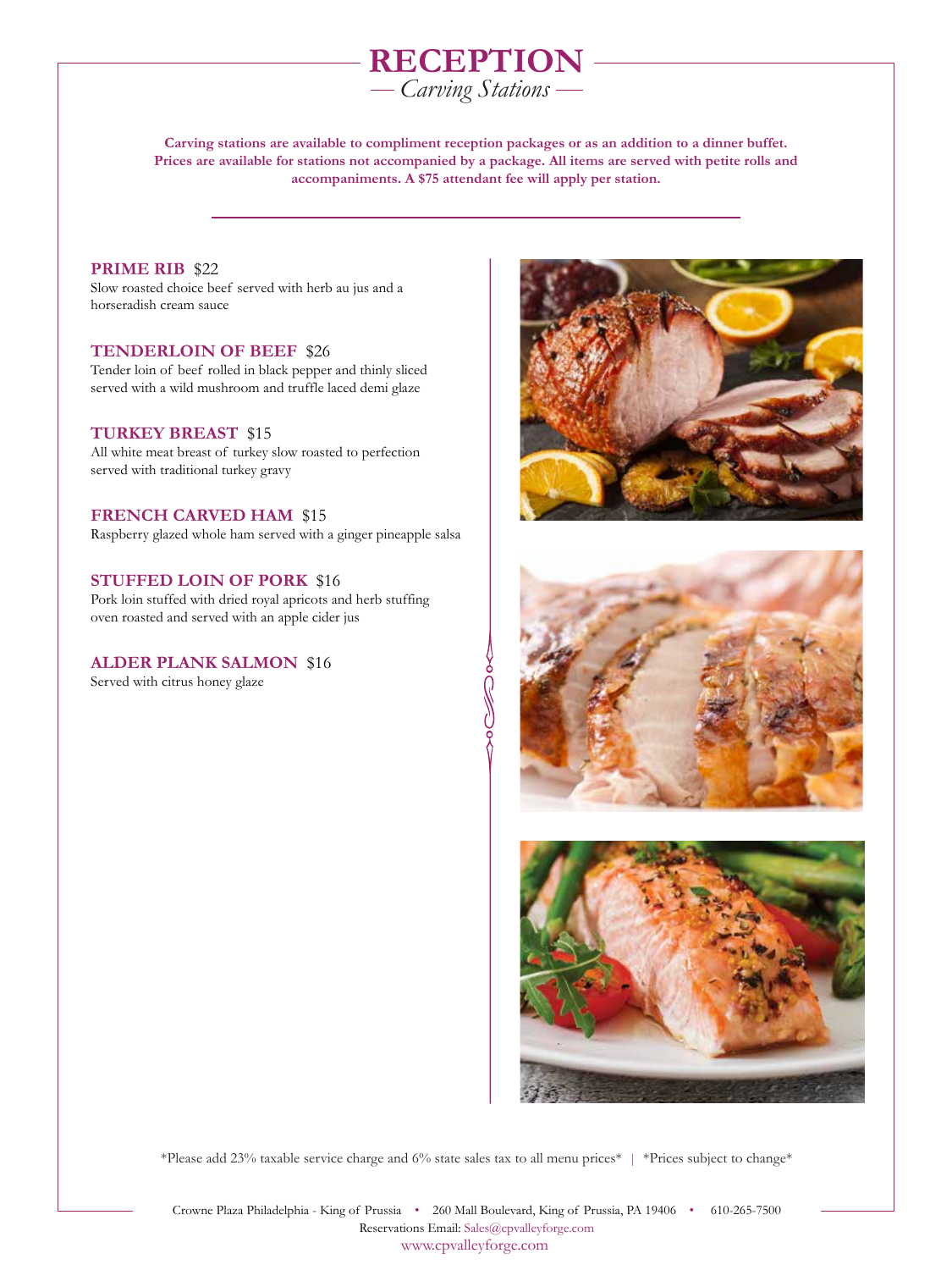**We invite you dine around the world at the Crowne Plaza Hotel. Pick five or more stations from the regional cuisine and allow your guests to experience an interactive and tasty way to experience various tastes from around the Globe.**

**RECEPTION** *Global Street Food*

*Receptions last for 90 minutes and are priced per person. Minimum of 40 guests required. Stations may be manned by an attendant or self-serve. A \$75 attendant fee applies for each attendant needed.*

# *EXPLORE INDIA*

**MINI NAAN BAR** \$15 Tofu tikka masala, chicken biryani, Raita and coconut chutney

**SAMOSAS BAR** \$14 Assorted samosas with chutney and dips

**JALEBIS STATION** \$5 Indian donuts soaked in syrup

# *SALSA INTO LATINO CUISINE*

**STREET TACO STATION** \$14 Chicken, beef & fish tacos with pico de gallo, sour cream, lettuce and guacamole

## **FAJITAS STATION** \$15

Sizzling chicken, beef and vegetable with all the toppings and accompaniments

## **CHURROS** \$8

Spanish donuts dusted in cinnamon & sugar served with assorted dipping sauces

# *IMMERSE YOURSELF IN THE CHINESE CULTURE*

#### **DUMPLINGS FEAST** \$17

Assorted chicken, pork, veggie and shrimp dumplings with dipping sauces

#### **BUILD YOUR OWN FRIED RICE BAR** \$11

Fried egg, chicken, beef, tri-colored peppers and peas with assorted sauces

# *VISIT THE MEDITERRANEAN*

**GYRO BAR** \$20 Build your own meat and falafel gyros

**HUMMUS BAR** \$11 Classic, edamame & garlic served with crudité

## *CANADIAN*

**POUTINE-BUILD YOUR OWN** \$22 BBQ pulled pork, smoked brisket, fried chicken, cheese curds, gravy, tator tots and French fries

# *TOUR THE STREETS OF*

*THAILAND* **PAD THAI BAR** \$24

Noodles, peanuts, basil, chicken, tofu, pork and pad thai sauce

**SATAY STATION** \$24 Beef, pork, tofu and chicken satay with two dipping sauces

**COLD SOBA NOODLE BAR** \$16 Build your own cold noodle salads with assorted South East Asian toppings

## **COCONUT STICKY RICE WITH MANGO** \$10

# *TAKE A WALK DOWN MAIN*

*STREET USA* **SLIDER BAR** \$20 Pulled pork, chicken & beef

**DOG BAR** \$13 Corn dogs, hot dogs and bratwurst with toppings

**MAC & CHEESE CUPS WITH ALL THE FIXINS** \$9

**CRUMBLE BAR** \$10 3 Assorted seasonal crumbles with ice cream and whipped toppings

\*Please add 23% taxable service charge and 6% state sales tax to all menu prices\* | \*Prices subject to change\*

Crowne Plaza Philadelphia - King of Prussia • 260 Mall Boulevard, King of Prussia, PA 19406 • 610-265-7500 Reservations Email: Sales@cpvalleyforge.com www.cpvalleyforge.com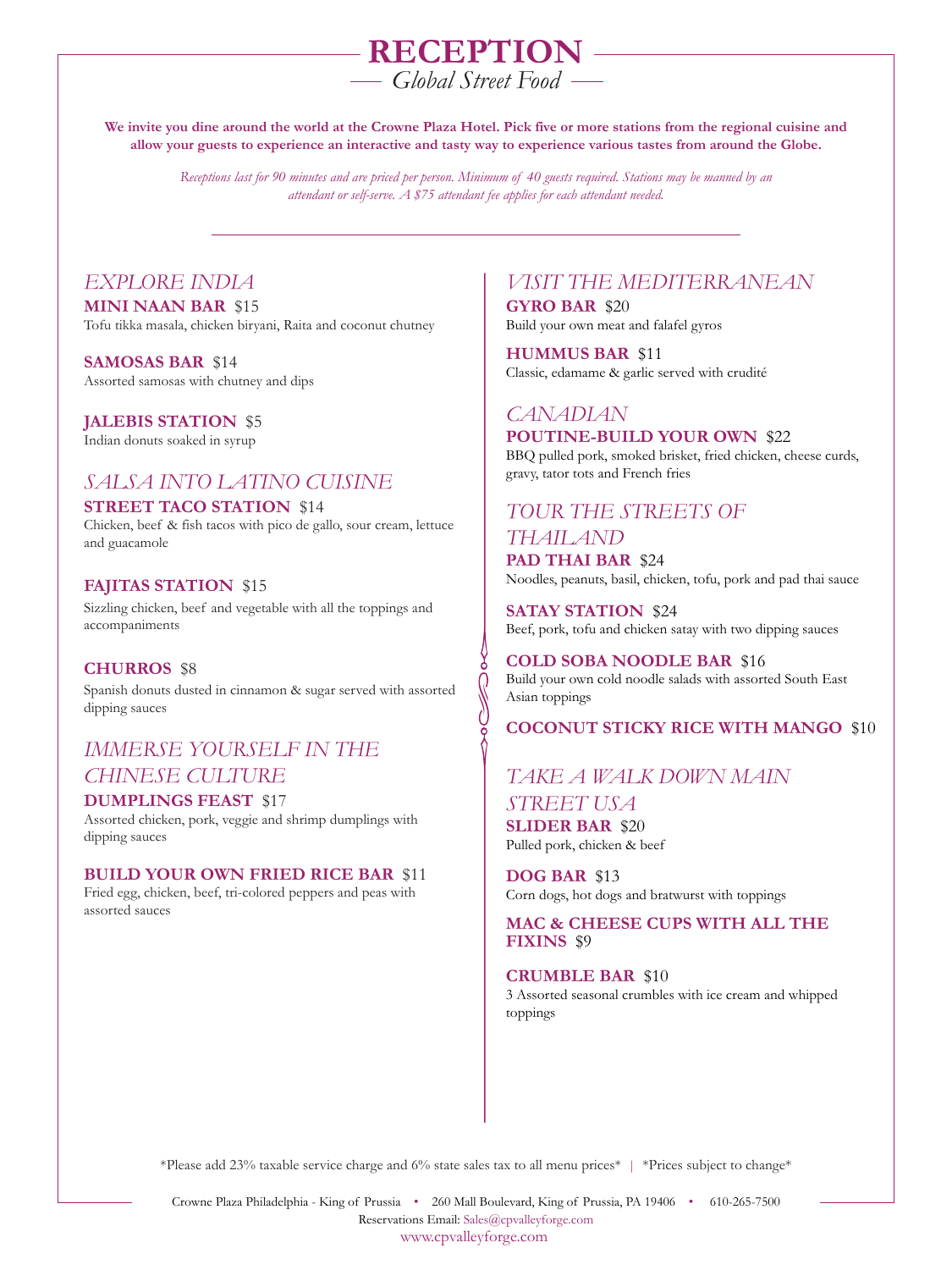

**Assorted miniature pastries and tarts along with cakes and tortes garnished with fresh strawberries served with regular and decaffeinated coffees and a selection of regular and herbal teas**

## **VIENNESE DISPLAY** \$16

Assorted miniature pastries and tarts along with cakes and tortes garnished with fresh strawberries served with regular and decaffeinated coffees and a selection of regular and herbal teas

## **ULTIMATE SUNDAE BAR** \$12

- Build your own ice cream sundae or waffles
- Vanilla bean and chocolate ice cream served with a variety of toppings including: Gummy bears, Oreo® cookie pieces, jimmies, chocolate chips, peanuts, cherries, M&M's®, whipped and hot fudge toppings
- Freshly made waffles are included so, go crazy!

## **CUPCAKE MANIA** \$15

- Chocolate and vanilla cupcakes presented with a variety of do-it-yourself toppings
- To include buttercream, peanut butter and strawberry frostings
- With chocolate chips, Oreo® cookie crumbles, chopped nuts, gummy bears, jimmies and cherries



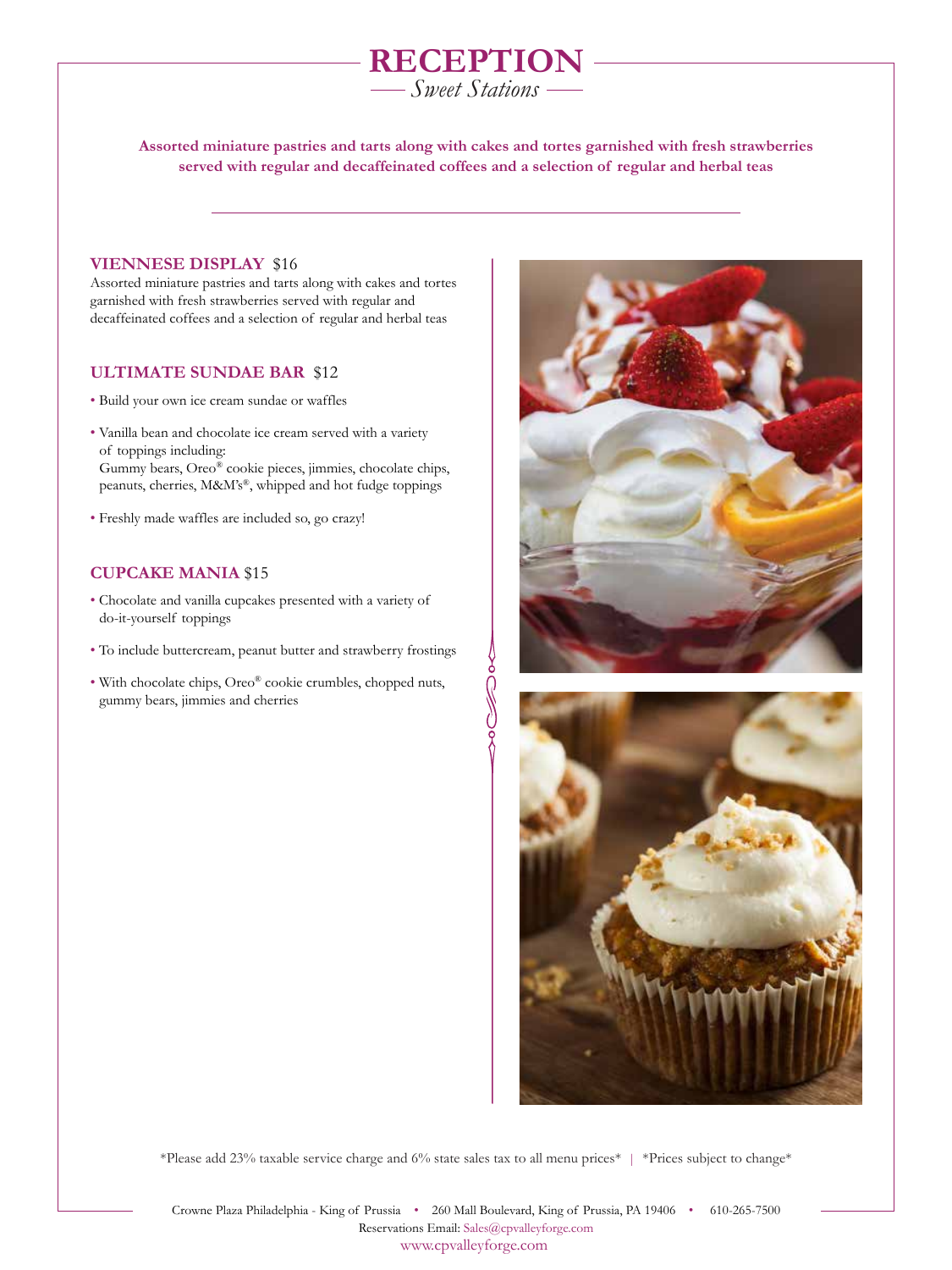

# All items are priced per 50 pieces

# **COLD SELECTIONS**

# **HOT HORS D'OEUVRES**

## **MEAT AND POULTRY**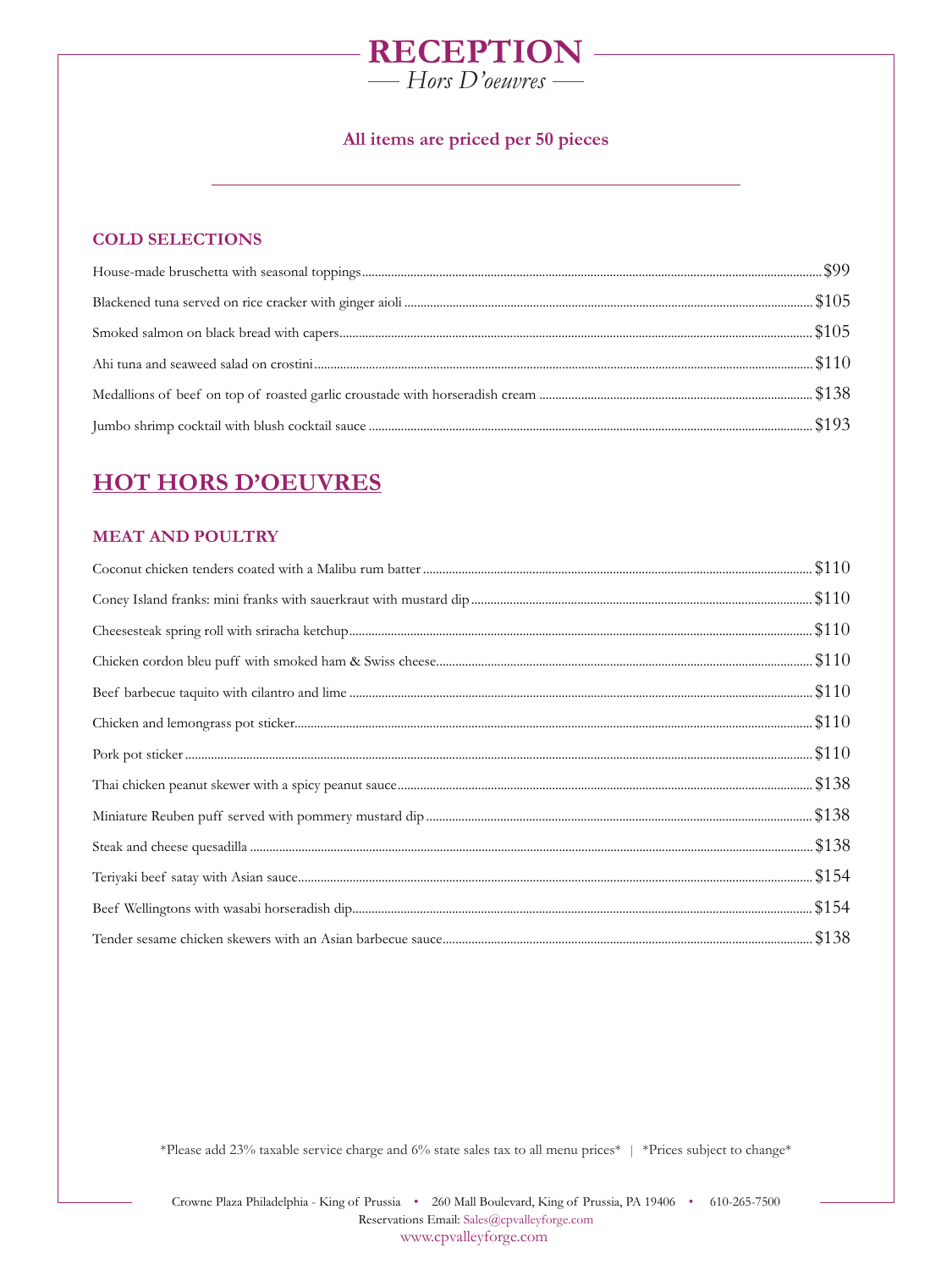# $\begin{array}{c}\n\textbf{RECEPTION} \longrightarrow \textbf{Hors D'oeuvres} \longrightarrow \end{array}$

# All items are priced per 50 pieces

# **SEAFOOD**

| $\hbox{Mushrooms stuffed with a crabmeat stuffing.}\label{thm:main}$ |  |
|----------------------------------------------------------------------|--|
|                                                                      |  |
|                                                                      |  |
|                                                                      |  |

## **VEGETARIAN**

# **GLUTEN FREE**